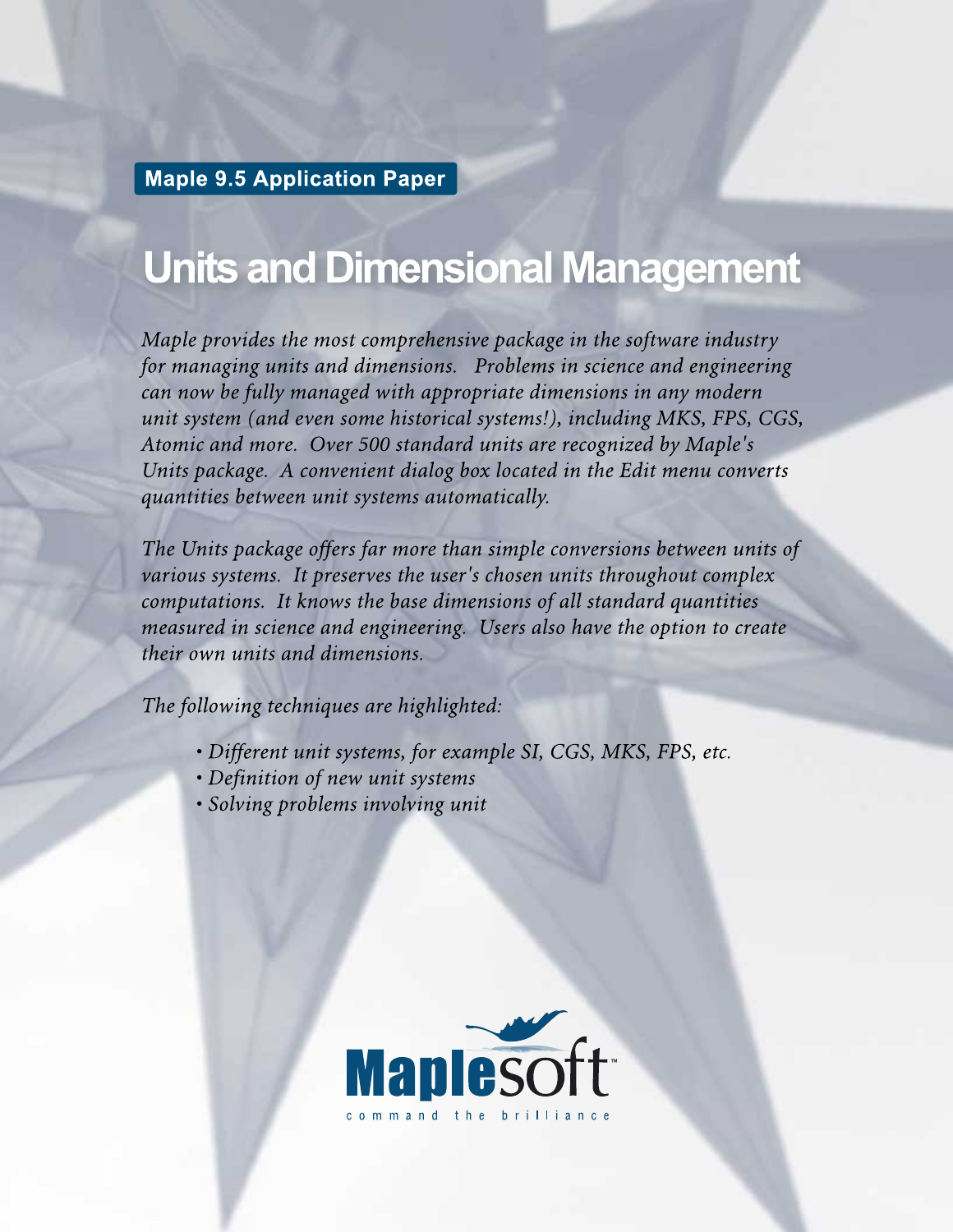# **Units and Dimensional Management**

© Maplesoft, a division of Waterloo Maple Inc., 2004

*The intent of this application example is to illustrate Maple techniques in a real world application context. Maple is a general-purpose environment capable of solving problems in any field that depends on mathematics and data. This application illustrates one possibility for this particular field. Note that there are many options within the Maple system to optimize the computations for specific problems.* 

### Introduction

Maple provides the most comprehensive package in the software industry for managing units and dimensions. Problems in science and engineering can now be fully managed with appropriate dimensions in any modern unit system (and even some historical systems!), including MKS, FPS, CGS, Atomic and more. Over 500 standard units are recognized by Maple's **Units** package. A convenient dialog box located in the **Edit** menu converts quantities between unit systems automatically.

The **Units** package offers far more than simple conversions between units of various systems. It preserves the user's chosen units throughout complex computations. It knows the base dimensions of all standard quantities measured in science and engineering. Users also have the option to create their own units and dimensions.

The following techniques are highlighted:

- Different unit systems, for example SI, CGS, MKS, FPS, etc.
- Definition of new unit systems
- Solving problems involving unit

## Initialization

```
> restart: 
   interface(warnlevel=0): 
   interface(displayprecision=4): 
   with(Units): 
   with(Units[Natural]):
```
## Overview of the Units Package

The **Natural** option tells Maple that the unit variables will be expressed as ordinary variables without special notation. Consequently, one should take care not to create a new user variable called km, or miles, etc. There is an option to work in a "protected" mode where such ambiguity is prevented.

#### Some simple examples

Consider the following definition for a length. Notice that Maple casts the answer in meters [m]. SI is the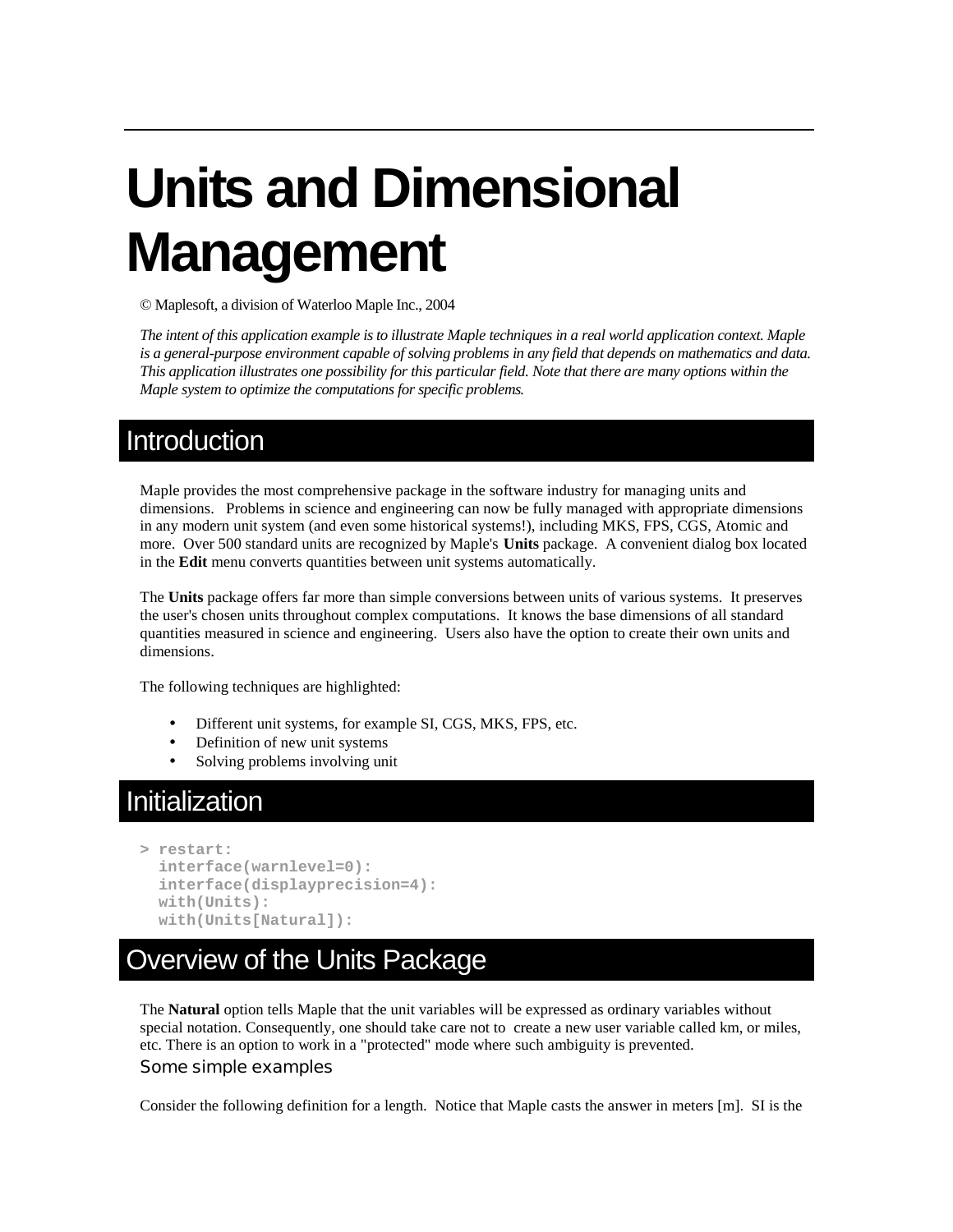default unit system used by the **Units** package.

**> myDist := 4\*ft + 3\*inches;** 

 $myDist :=$ 6477  $\frac{6!}{5000}$  [*m*]

You can easily express the above in standard US (FPS - Foot Pound Second) system using the convert command

17

**> convert( myDist, system, FPS); evalf( % );** 

## $\frac{1}{4}$  [*ft*]

#### 4.250000000 [*ft* ]

The Units package knows that a 
$$
\frac{kg \ m}{s^2}
$$
 is a Newton  
> myForce :=  $5 \times g \times 3 \times m/s \times 2$ ;  

$$
myForce := \frac{3}{200} [N]
$$

Maple is smart enough to understand when units conflict -- for example, adding a length (ft) to a mass (kg) does not make sense, and Maple returns an error if the user tries to do so.

## Which units systems and dimensions does the Units package know?

The 8 standard unit systems recognized by the **Units** package.

**> GetSystems();** 

```
Atomic , CGS, EMU, ESU, FPS, MKS, MTS, SI
```
The **Units** package also knows the dimensions of all standard quantities, for example area, frequency, torque, etc.

```
> GetDimension( area ); 
   GetDimension( frequency ); 
   GetDimension( torque ); 
                                      length 2
                                         1
                                        time
                            mass length length(radius )
                                       time 2
```
You can ask Maple to list the base quantities the Units package knows. **> GetDimensions();**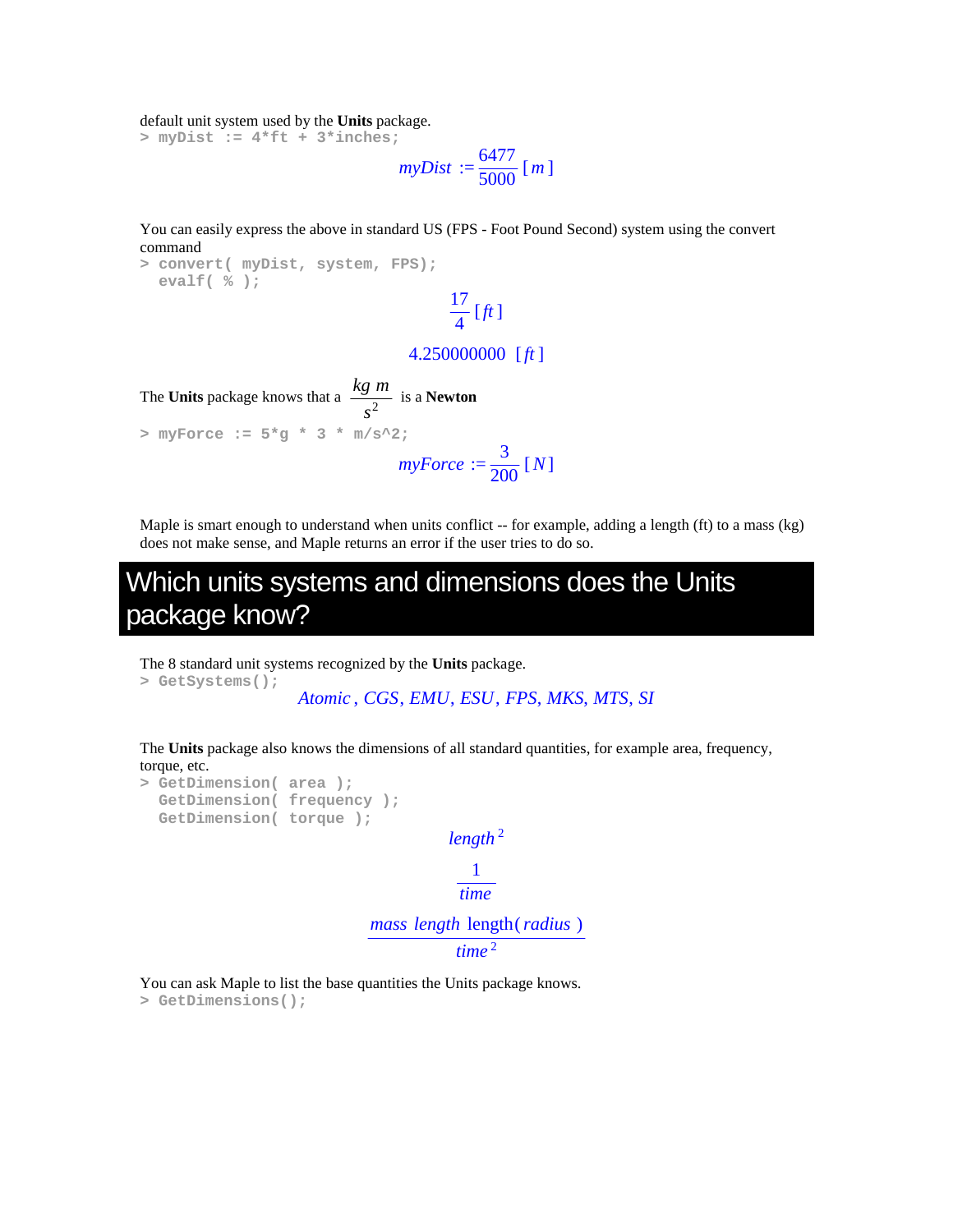*absorbed\_dose* , *acceleration* , *action* , *amount\_of\_information* , *amount\_of\_substance* , *angular\_acceleration* , *angular\_jerk* , *angular\_speed* ,*area* , , *currency dose\_equivalent* , *dynamic\_viscosity* , *electric\_capacitance* , , *electric\_charge electric\_conductance* , *electric\_current* , , *electric\_dipole\_moment electric\_displacement* , *electric\_field\_strength* , , *electric\_permittivity electric\_polarizability* , *electric\_potential* , *electric\_resistance* , *electric\_resistivity* , *energy*, *exposure* , *force* , *frequency* , *heat\_capacity* , , *heat\_insulation\_coefficient heat\_transfer\_coefficient* , *illuminance* , *jerk* , *kinematic\_viscosity* , , *length linear\_frequency* , *linear\_mass\_density* ,*logarithmic\_gain* , , *luminous\_flux luminous\_intensity* , *luminous\_luminance* , , *magnetic\_dipole\_moment magnetic\_flux* , *magnetic\_flux\_density* , *magnetic\_inductance* , *magnetic\_permeability* , *magnetic\_polarizability* ,*magnetizing\_force* , , *mass mass\_density* , *molar\_electric\_charge* , *moment\_of\_inertia* , , *momentum plane\_angle* , *power*, *pressure* ,*solid\_angle* ,*specific\_heat\_capacity* , , *speed surface\_energy\_density* , *surface\_power\_density* , , *thermal\_conductivity thermodynamic\_temperature* , *time* , *torque* , *volume* , *volume\_flow*

What units does the **Units** package recognize? Specifiy the dimension, in this case "force", and you can find out using the **GetUnits** function.

**> GetUnits( dimension=force );** 

*dyne*<sub>standard</sub>, gramforce<sub>standard</sub>, kipf<sub>standard</sub>, newton<sub>SI</sub>, ounceforce<sub>standard</sub>, pond<sub>standard</sub>, *poundal standard*, *poundforce standard*, *sthene standard*, *tonforce standard* 

Here are all 569 units known by the package

**> GetUnits();**  *British\_thermal\_unit 39degF British\_thermal\_unit 59degF British\_thermal\_unit 60degF* , , , *British\_thermal\_unit IT British\_thermal\_unit mean British\_thermal\_unit thermochemical* , , , *Calorie 15degC Calorie 20degC Calorie IT Calorie mean Calorie thermochemical* , , , , , *Celsius\_heat\_unit 15degC Celsius\_heat\_unit 20degC Celsius\_heat\_unit IT* , , , *Celsius\_heat\_unit mean Celsius\_heat\_unit thermochemical Hefner\_unit standard Q\_unit IT* , , , , *Q\_unit US Q\_unit mean Q\_unit thermochemical Rvalue SI Rvalue standard Ufactor SI* , , , , , , *Ufactor*<sub>standard</sub>, *abampere EMU*, *abbe*<sub>standard</sub>, *abcoulomb EMU*, *abfarad EMU*, *abhenry EMU*,  $a$ bohm<sub>FMU</sub>, absiemens  $_{EMU}$ , abtesla<sub>  $_{EMU}$ </sub>, abvolt<sub> $_{EMU}$ </sub>, abwatt<sub>FMU</sub>, abweber<sub>FMU</sub>, *acceleration\_of\_free\_fall*  $\frac{1}{\text{standard}}$  *acre*<sub>*US\_survey*</sub>, *acre*<sub>*standard*</sub> *ampere*<sub>*SI*</sub> *angstrom*<sub>*standard*</sub>  $a$ *postilb*  $\frac{1}{\text{standard}}$ ,  $\frac{1}{\text{area}}$  *are*  $\frac{1}{\text{area}}$  *pQ\_area*,  $\frac{1}{\text{area}}$  *arpent***<sub>pQ\_length</sub>**,  $\frac{1}{\text{standard}}$  ,  $\frac{1}{\text{standard}}$ *atmosphere standard*, *atmosphere technical*, *atomic\_mass\_unit SP bar*<sub>*SP*</sub> *barge US petroleum*, *barleycorn US\_survey barleycorn standard barnSI barrel UK barrel UK\_petroleum barrel US\_dry* , , , , , ,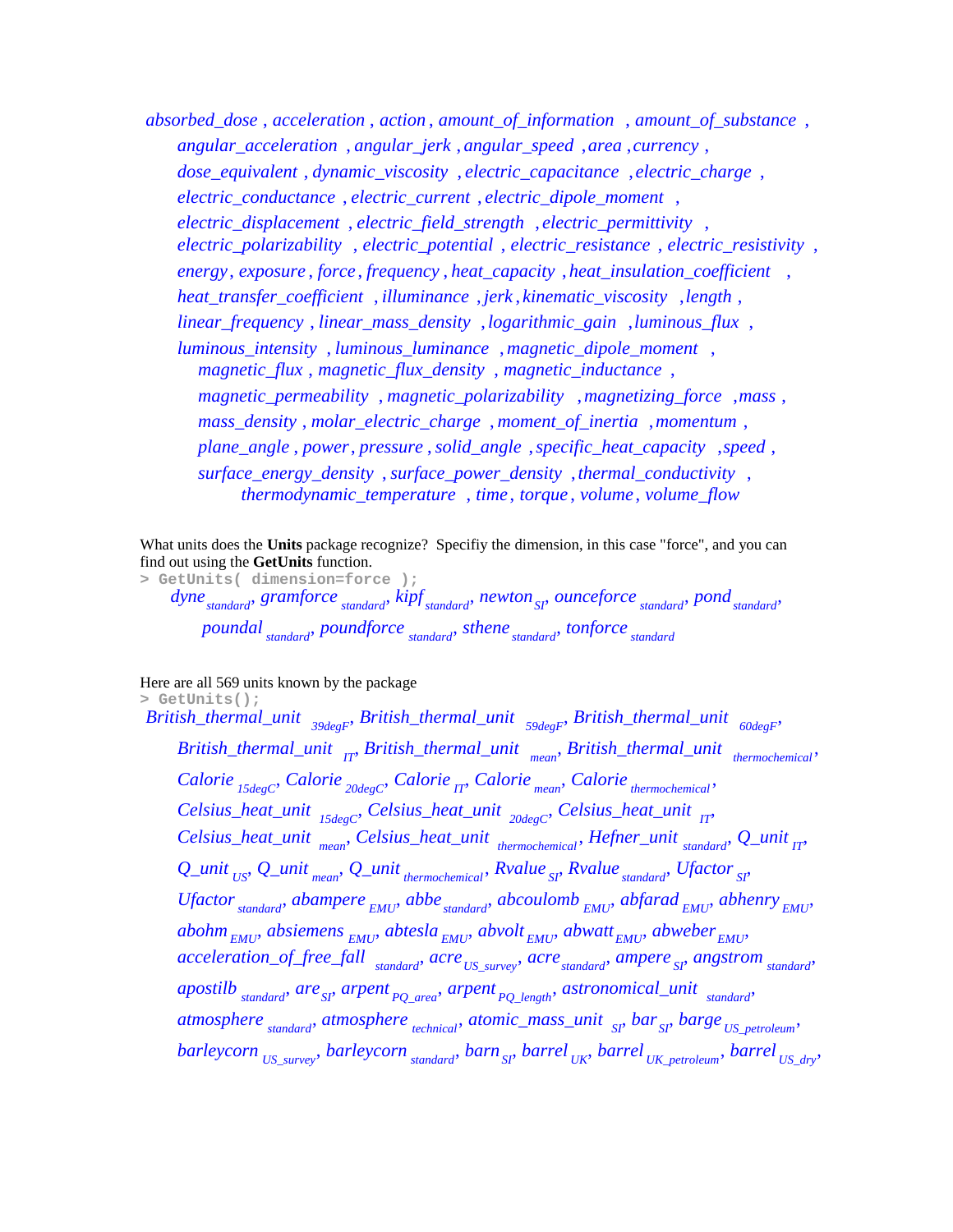*barrel US\_liquid barrel US\_petroleum barrel beer barrel bulk barrique wine baryestandard* , , , , , , *bathSacred bath Talmudic becquerel SI bekaSacred bekaTalmudic belstandard belshazzar metric* , , , , , , , *bicron standard biennium Gregorian*, *biennium tropical biot standard bit information bit\_per\_scond*  $_{information}$ ,  $blind_{standard}$ ,  $block_{information}$ ,  $bohr_{Atomic}$ ,  $bohr_{Atomic}$ ,  $bottle_{metric}$ , *brewster* <sub>*standard*</sub>, *bucket*  $U_K$ , *bucket*  $U_S$  *Liquid*, *bushel*  $U_K$ , *bushel*  $U_S$  *Ldry*, *bushel*  $U_S$  *Ldry heaped butt*  $_{UK}$  *butt*  $_{beer}$ , *byte*  $_{information}$ , *cab*<sub>*Sacred*</sub>, *cab*<sub>*Talmudic*</sub>, *cable*<sub>*UK\_nautical*</sub>, *cable*<sub>*US\_nautical*</sub> *calibre standard calorie 15degC calorie 20degC calorie IT calorie mean calorie nutrition* , , , , , , *calorie*  $_{thermochemical}$ , *candela*  $_{SI}$ , *candle*  $_{intermational}$ , *candle*  $_{standard}$ , *carat*  $_{diamond}$ , *carat*  $_{metric}$ , *carcel<sub>standard</sub>, cental<sub>avoirdupois</sub>, centare SI*<sup></sup> *century Gregorian*, *century tropical*, *chain Gunter*<sup></sup>, *chain Gunter\_US\_survey chain Ramsden*, *chain Ramsden\_US\_survey chain UK\_nautical circle angle*<sup></sup> *clostandard cloveavoirdupois coombe UK coombe US\_dry corSacred corTalmudic cordUK* , , , , , , , *coulomb SI*<sup></sup> *crith*<sub>*standard*</sub> *crumb*<sub>*information*</sub>, *cubic\_foot\_per\_minute standard*, *cubit Sacred cubit*  $_{Talmudic}$ ,  $cubit$   $_{US\_survey}$ ,  $cubit$   $_{standard}$ ,  $cup_{UK}$ ,  $cup_{US\_liquid}$ ,  $curie$   $_{radiation}$ , dalton  $_{standard}$ *darcy*<sub>standard</sub>, *dash*  $_{US\_liquid}$ , *day*<sub>SI</sub>, *day*<sub>sidereal</sub>, *debye*<sub>standard</sub>, *decade*<sub>*Gregorian*</sub>, *decade*<sub>tropical</sub>, *degree*<sub>*Celsius*</sub>, *degree*<sub>*Fahrenheit*</sub>, *degree*<sub>*Rankine*</sub>, *degree<sub>Reaumur</sub>*, *degree<sub>angle</sub>*, *degree<sub>centigrade*</sub>, *denier*<sub>standard</sub>, *dessertspoon UK*, *dessertspoon US\_liquid*, *digit US\_survey*, *digit* <sub>standard</sub>, *diopter*<sub>standard</sub>, *dollar US*, *donkeypower*<sub>*standard*</sub>, *double\_word information*, *dozen Baker*, *dozen*<sub>standard</sub>, *drachm*<sub>*UK*</sub>, *drachm*<sub>*US\_liquid*</sub>, *drachm*<sub>*apothecary*</sub>, *drachm*<sub>*avoirdupois*</sub>, *drex*<sub>standard</sub>, *drop UK*, *drop US\_liquid*</sub> *dyne*<sub>*standard*</sub> *electron*<sub>*Atomic*</sub>, *electron\_mass Atomic*, *electronvolt SI*<sup></sup> *ellUS\_survey ellstandard eontropical ephahSacred ephah Talmudic ergstandard farad SI* , , , , , , , *faraday carbon12 faraday chemical faraday physical fathom US\_survey fathom standard* , , , , , *fermi standard fifth US\_liquid finger US\_survey fingerstandard firkin beer footPQ foot US\_survey* , , , , , , , *footstandard foot\_mercury 32degF foot\_mercury 60degF foot\_mercury standard* , , , , *foot\_water 39.2degF foot\_waterstandard footcandle standard footlambert standard* , , , , *fortnight standard franklin standard fresnel standard furlong*  $_{US\_survey}$  *furlong standard galstandard gallon UK gallon US\_dry gallon US\_liquid gallon beer gallon old\_CA* , , , , , , gallon\_per\_minute<sub>*UK*</sub>, gallon\_per\_minute<sub>*US\_dry*</sub>, gallon\_per\_minute<sub>US\_liquid</sub>,  $γ_{metric}$ , γ *standard gaussstandard gawbleinformation gerahSacred gerah Talmudic gilbert standard gill UK* , , , , , , , *gill US\_liquid gonangle grade angle grain apothecary grain avoirdupois grain metric grain troy* , , , , , , , *gramSI gramforce standard graySI hand US\_survey handstandard handbreadth Sacred* , , , , , , *handbreadth*  $T_{\text{almudic}}$ , *hartree*  $_{\text{Atomic}}$ , *hectare*  $_{\text{SP}}$  *hemisphere*  $_{\text{angle}}$ , *henry*  $_{\text{SP}}$ , *hertz*  $_{\text{SP}}$ *hin*<sub>Sacred</sub>, hin<sub>Talmudic</sub>, hogshead<sub>UK</sub>, hogshead<sub>beer</sub>, horsepower<sub>UK</sub>, horsepower<sub>boiler</sub>,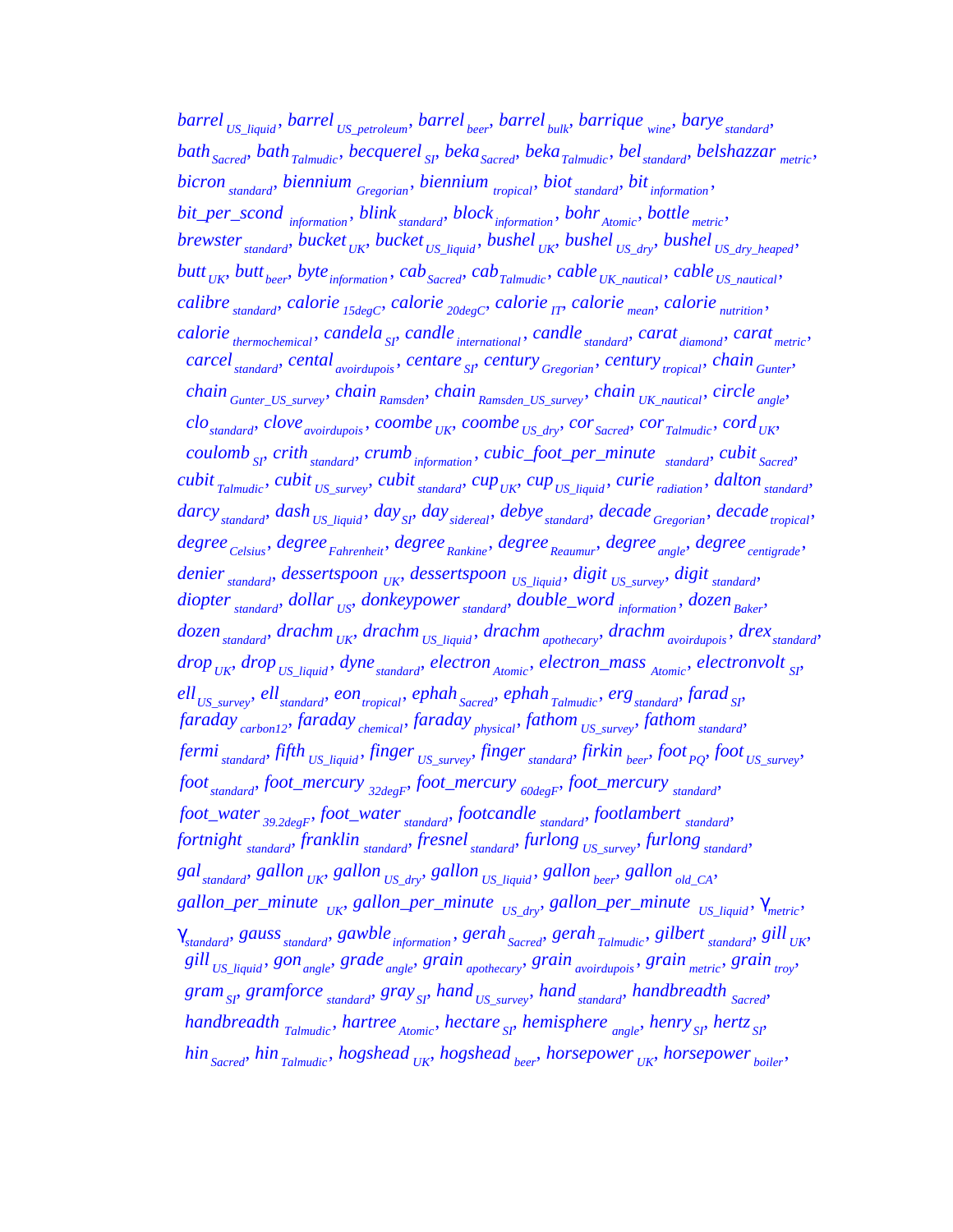*horsepower electric horsepower metric horsepower water hour SI hour angle hoursidereal* , , , , , , *hubble Julian*, *hubble tropcial*, *hundredweight*  $_{long}$ , *hundredweight*  $_{metric}$ , *hundredweight short*, *hyl<sub>standard*</sub>, *inch US\_survey*, *inch standard inch\_mercury*  $_{32degF}$ *inch\_mercury*  $_{60degF}$ , *inch\_mercury*  $_{standard}$ , *inch\_water*  $_{39.2degF}$ , *inch\_water*  $_{standard}$ , *janskystandard jarstandard jeroboam metric jouleSI jupiterstandard katal SI kayserstandard* , , , , , , , *kelvin SI kipavoirdupois kipfstandard kipf\_per\_square\_inch standard kitten waterloo knotSI* , , , , , , *kynestandard* λ*Volume lambert standard langley energy langley power last UK last US\_dry* , , , , , , , *league*  $_{US\_survey}$ , *league*  $_{natural}$ , *league*  $_{standard}$ , *lethech*  $_{Sacred}$ , *lethech*  $_{Talmudic}$ *light\_year Julian light\_year tropical line US\_survey line standard link Gunter link Gunter\_US\_survey* , , , , , , *link*  $_{Ramsden}$ ,  $link_{Ramsden\_US\_survey}$ ,  $liter_{S1}$ ,  $log_{Sacred}$ ,  $log_{Talmudic}$ ,  $lot_{US\_survey}$ ,  $lot_{standard}$ *lumen*<sub>SI</sub>, *lune*<sub>*lunar*</sub>, *lunour*<sub>*lunar*</sub>, *lux*<sub>SI</sub>, *mach*<sub>*standard*</sub>, *magnum*<sub>*metric*</sub>, *mancus*<sub>*standard*</sub> *marathon standard mast standard maxwell standard methusalah metric meter SP meter\_mercury*  $_{0degC}$  *meter\_mercury*  $_{standard}$ *, meter\_water*  $_{4degC}$ *, meter\_water*  $_{standard}$ *, microinch standard micron standard mil US\_survey mil angle mil circular mil military , mil standard mile*  $_{US\_survey}$ , mile<sub> nautical</sub>, mile<sub>standard</sub>, mile\_per\_gallon  $_{UK}$ , mile\_per\_gallon  $_{US\_liquid}$ , *mile\_per\_hour*  $\frac{1}{\text{standard}}$  *millennium*  $\frac{1}{\text{Gregorian}}$ , *millennium*  $\frac{1}{\text{topical}}$ , *millier*  $\frac{1}{\text{standard}}$ *mina Sacred*, *mina Talmudic*, *minute SI*, *minute angle*, *minute sidereal*, *mite standard*, *mole SI month* <sub>anomalistic</sub>, month <sub>*lunar*</sub>, month <sub>nodical</sub>, month sidereal</sub>, nail<sub>US\_survey</sub>, nail<sub>standard</sub>, *nautical\_mile SI*<sup>*s*</sup> *nebuchadnezzar metric*, *neper SI*<sup>*b*</sup> *newton*<sub>*SI</sub>*<sup>*nibble information*</sub></sub></sup> *nickle information*, *nit*<sub>*standard*</sub>, *nox*<sub>*standard*</sub>, *oersted standard*, *ohm*<sub>SI</sub>, *omer*<sub>Sacred</sub>, *omer*<sub>Talmudic</sub>, *ounce*  $_{UK}$  *ounce*  $_{US\_liquid}$  *ounce*  $_{apothecary}$  *ounce*  $_{avoidupois}$  *ounce*  $_{troy}$  *ounceforce*  $_{standard}$ *pace*<sub>*US\_survey*</sub>, *pace*<sub>*standard*</sub>, *palm*<sub>*US\_survey*</sub>, *palm*<sub>*standard*</sub>, *parsec<sub><i>standard*</sub>, *part\_per\_billion*<sub>EU</sub>,  $part\_per\_billion$   $_{US}$ , part\_per\_million  $_{standard}$ , pascal<sub>SI</sub>, peck<sub>*UK*</sub>, peck<sub>*US\_dry*</sub>, *pennyweight troy pentad standard perchPQ\_area perchPQ\_length perchUS\_survey perchstandard* , , , , , , *perm0degC perm23degC permittivity Atomic photstandard pica TeX pica computer picaprinter* , , , , , , , *pied\_measure\_planche standard pieze standard pimSacred pimTalmudic pinbeer* , , , , , *pinch US\_liquid pint UK pint US\_dry pint US\_liquid planck Atomic planck standard point TeX* , , , , , , , *point angle point computer point printer poise standard poleUS\_survey polestandard* , , , , , , *poncelet standard pond standard pottle UK pottle US\_dry pottle US\_liquid pound apothecary* , *pound avoirdupois pound merchant pound troy pound\_per\_square\_foot standard* , , , , *pound\_per\_square\_inch standard*, *poundal standard*, *poundforce standard*, *preece*<sub>*resistance*</sub>, *preeceresistivity puncheon beer quadIT quad US quad mean quadthermochemical* , , , , , ,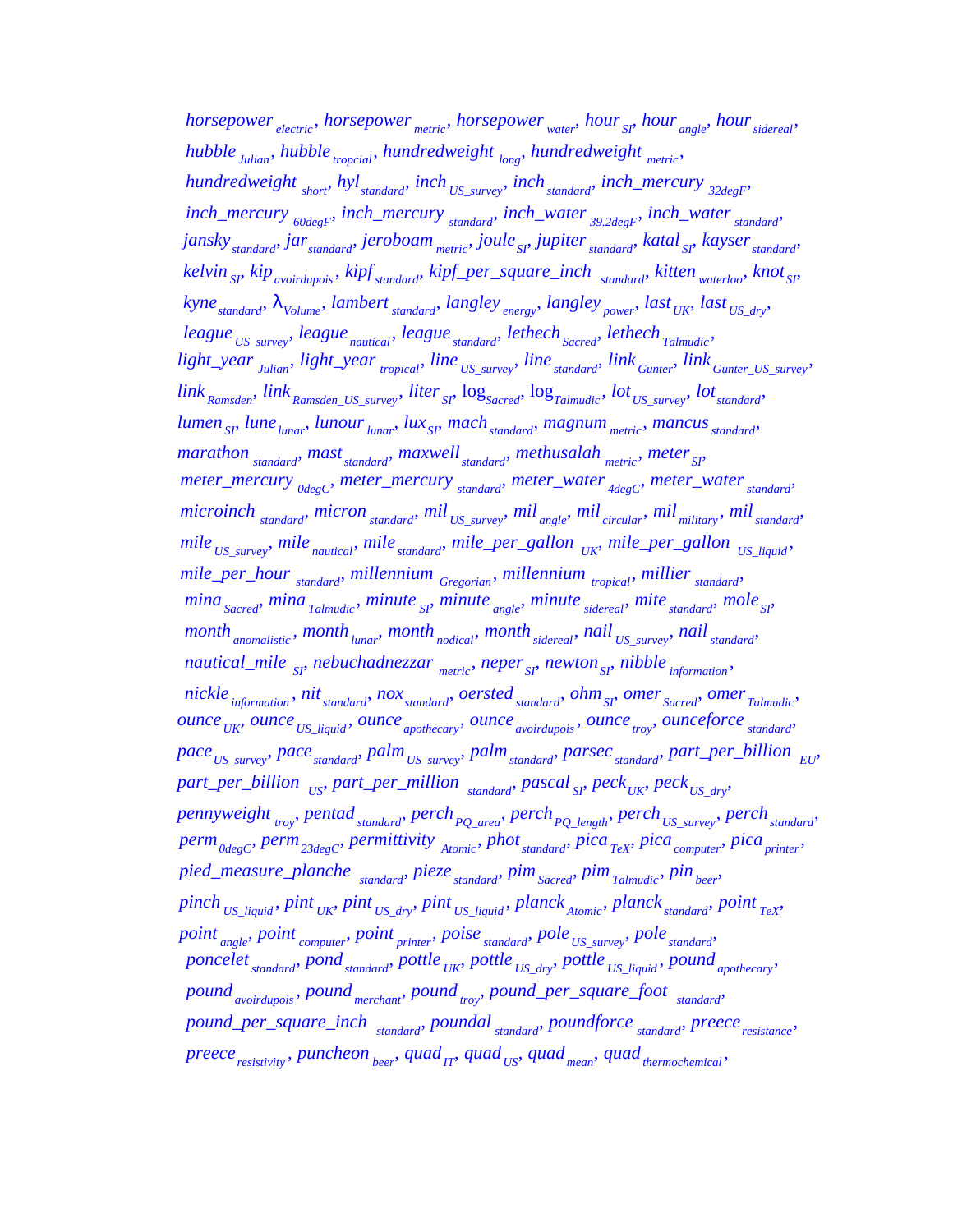*quadrant angle quadrant electrical quadrant standard quadrennium Gregorian* , , , , *quadrennium*  $_{tropical}$ , *quart*  $_{UK}$ , *quart*  $_{US\_dry}$ , *quart*  $_{US\_liquid}$ , *quarter*  $_{avoidupois}$ , *quinquennium Gregorian quinquennium tropical quintal avoirdupois quintal metric radradiation* , , , , , *radian SI*, *rehoboam metric*, *rem radiation*, *revolution angle*, *revolution\_per\_minute*  $_{angle}$ *reyn*<sub>standard</sub>, rhe<sub>standard</sub>, rod<sub>US\_survey</sub>, rod<sub>standard</sub>, roentgen<sub>radiation</sub>, rood<sub>US\_survey</sub>,  $\text{mod}_{\text{standard}}$  *rutherford*  $\text{radiation}$ ,  $\text{rutherford}_{\text{standard}}$   $\text{sack}_{UK}$ ,  $\text{sack}_{US\_dry}$ ,  $\text{salmarazd}_{\text{metric}}$ , *scruple apothecary seahSacred seahTalmudic seamUK seamUS\_dry second Atomic secondSI* , , , , , , , *secondangle secondsidereal section US\_survey section standard semicircle angle shakestandard* , , , , , , *shedstandard shekel Sacred shekel Talmudic siemens SI sievert SI sign angle skotstandard* , , , , , , , *slug metric slugstandard spanSacred span Talmudic span US\_survey spanstandard spatstandard* , , , , , , , *sphere* <sub>*angle</sub>*, *statampere*  $_{ESU}$ , *statcoulomb*  $_{ESU}$ , *statfarad*  $_{ESU}$ , *stathenry*  $_{ESU}$ , *statohm*  $_{ESU}$ </sub> *statsiemens*  $_{ESU}$ , *stattesla*  $_{ESU}$ , *statvolt*  $_{ESU}$ , *statwatt*  $_{ESU}$ , *statweber*  $_{ESU}$ , *step*  $_{US\_survey}$ , *step*<sub>standard</sub>, *steradian SI stere standard*, *sthene standard*, *stilb standard*, *stokes standard stone* <sub>*avoirdupois*</sub>, *strike UK*, *strike US\_dry*, *strontium\_unit standard*, *svedberg standard tablespoon*  $_{AU}$ , *tablespoon*  $_{UK}$ , *tablespoon*  $_{US\_liquid}$ , *talbot*  $_{standard}$ , *talent*  $_{Sacred}$ , *talent*  $_{Talmudic}$ , *teaspoon*  $_{UK}$ , *teaspoon*  $_{US\_liquid}$ , *tesla*<sub>*Atomic*</sub>, *tesla*<sub>*SI*</sub>, *tex<sub>standard*</sub>, *therm*<sub>*EU*</sub>,  $then$   $H_{IT}$   $then$   $_{US}$   $then$   $_{mean}$ ,  $then$   $_{thermochemical}$ ,  $tog$   $_{standard}$ ,  $ton$   $_{TNT}$ ,  $ton$   $_{assay}$ ,  $ton$   $_{freight}$ ,  $ton_{long}$  *ton*<sub>*long\_assay*,  $ton_{metric}$ ,  $ton_{petroleum}$ ,  $ton_{refrigeration}$ ,  $ton_{register}$ ,  $ton_{short}$ ,</sub> *tonforce standard*, *tonne SI torr standard*, *township US\_survey*, *township standard triennium Gregorian*, *triennium tropical*, *tsubo JP*, *tun beer*, *unit\_pole standard*, *vac standard volt*<sub>Atomic</sub>, *volt*<sub>SI</sub>, *watt*<sub>SI</sub>, *watt\_hour*<sub>standard</sub>, *weber*<sub>SI</sub>, *week*<sub>standard</sub>, *wey*<sub>avoirdupois</sub>, *wink*<sub>standard</sub>, word<sub>information</sub>, x\_unit<sub>copper</sub>, x\_unit<sub>molybdenum</sub>, yard<sub>US\_survey</sub>, yard<sub>standard</sub>, *yearGregorian yearJulian yearOrthodox yearanomalistic yearellipse yeargalactic yearleap* , , , , , , , *year mean yearsidereal yearstandard yeartropical* , , ,

## Adding your own units

You can extend the set of units recognized by the **Units** package. In this example, we use the **Units**  package to encapsulate the following information about army groups:

1 platoon  $= 24$  soldiers 1 company  $=$  3 platoons 1 battalion  $=$  3 companies 1 brigade  $=$  3 battalions 1 division  $=$  3 brigades  $1$  corps = 3 divisions We reinitialize the **Units** environment. **> restart:**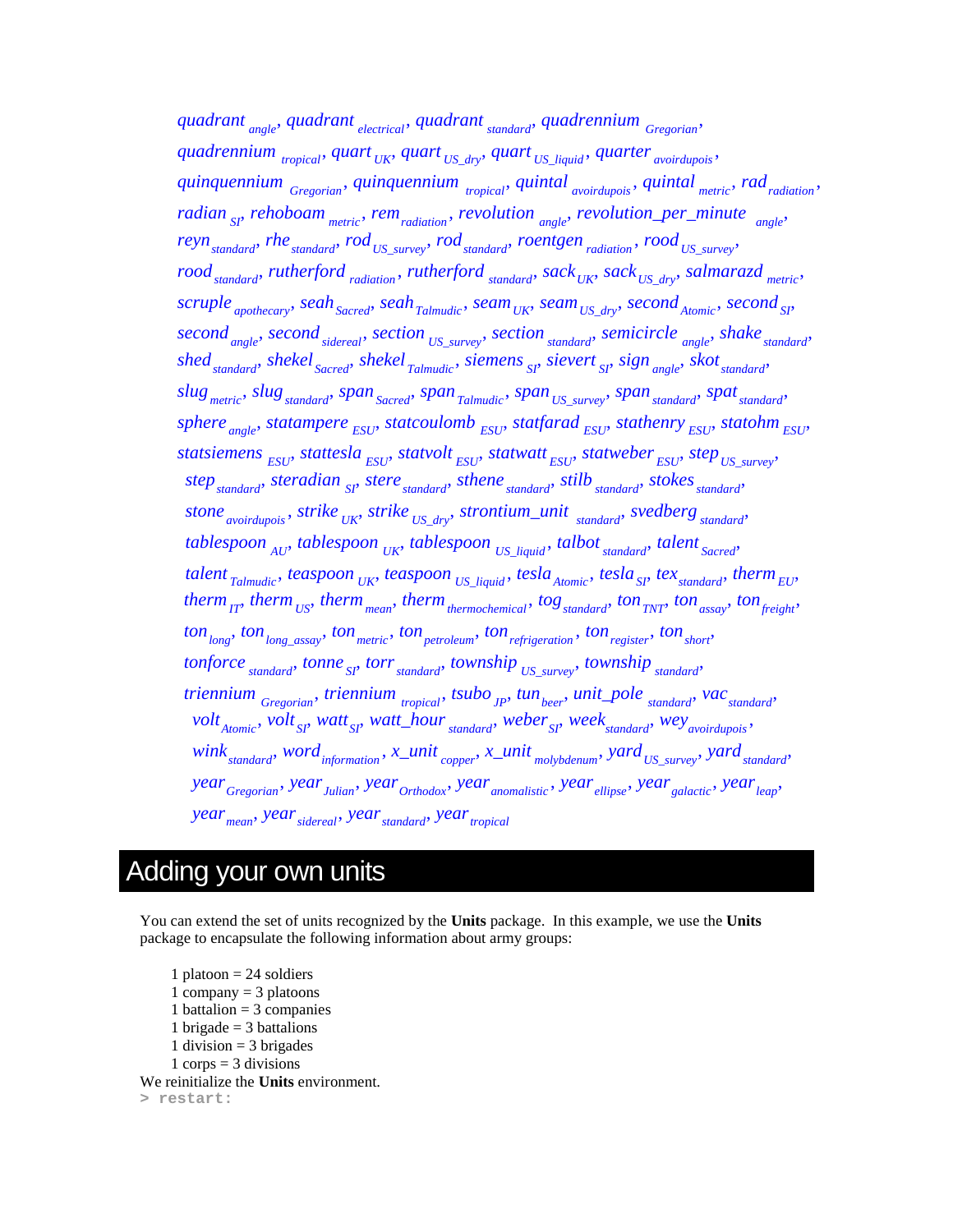#### **with(Units):**

#### Define the army groups as units.

```
> AddBaseUnit(soldier, context = military, dimension = humanlife, 
      spellings = soldiers); 
  AddUnit(platoon, context = military, conversion = 24 * soldier, 
      spellings = platoons); 
  AdddUnit(company, context = military, conversion = 3 * platoon, 
      spellings = companies); 
  AddUnit(battalion, context = military, conversion = 3 * company, 
      spellings = battalions); 
  AddUnit(brigade, context = military, conversion = 3 * battalion, 
      spellings = brigades); 
  AddUnit(corps, context = military, conversion = 3 * brigade, 
      spellings = corps);
```
Now we add the "military" system to the 8 systems already recognized by the package.

```
> AddSystem(military, check, soldier); 
   with(Units[Natural]): 
   UseSystem( military ): 
How many soldiers are in 5 battalions? 
> convert(5*battalion, units, soldier);
```
1080 [*soldier* ]

After a fierce battle, your fighting forces are down to 2 corps and a half-strength company. How many soldiers do you have left?

```
> 2*corps + (1/2)*company;
```
3924 [*soldier* ]

```
How many platoons is that? 
> evalf[4](convert(%, units, platoon)); 
                                   163.5 [ platoon ]
```
## Example Problems Involving Units

#### **Reinitialize**

```
> restart; 
   with(Units[Natural]): 
   with (ScientificConstants):
```
#### **How much room does 1 billion dollars worth of gold take up?**

First, define the dollar value of the gold, cost per troy ounce (assume \$268), and the density.

```
> val := 10^9 * USD; 
    costPerOz := 268.00 * USD/oz[troy]; 
    density := 19.3 * g/cm^3; 
                                                  val := 1000000000 [USD ]
                                           costPerOz := 8616.400080L
                                                                                         \overline{\phantom{a}}\overline{\phantom{a}}\overline{\phantom{a}}\overline{\phantom{a}}USD
                                                                                              kg
                                                density := 19300.00000L
                                                                                        \overline{\phantom{a}}\overline{\phantom{a}}J
                                                                                                \overline{\phantom{a}}kg
                                                                                           m
3
```
The resulting mass and volume are:

```
> mass := val/costPerOz; 
  volume := mass/density;
```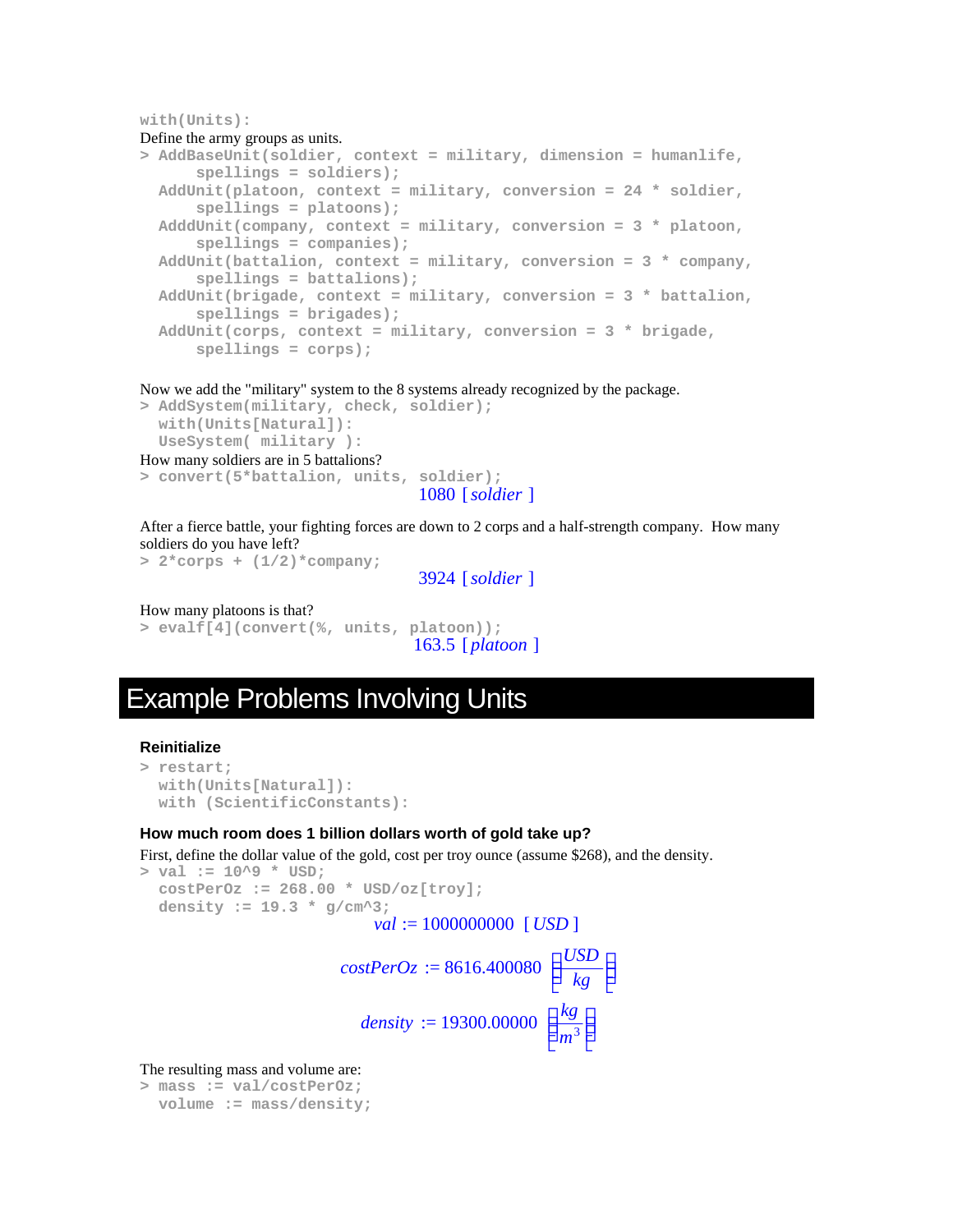#### *mass* := 116057.7493 [ *kg* ]

*volume* :=  $6.013354886$  [ $m^3$ ]

What is the length of one side of a cube having this volume?

**> length\_side := root[3](volume);**  *length\_side* := 1.818467785 [*m* ]

#### **What is the sin of 45 degrees?**

Users might initially try the following (which is incorrect): **> evalf(sin(45));** 

0.8509035245

The correct but tedious way **without** the **Units** package.

```
> evalf(sin((Pi/180)*45));
```
0.7071067810

With Maple's Units package, you can simply state **45\*degrees**, and functions will understand how to manage the information. This one example will likely save many a high school student at least 20 minutes of grief.

```
> evalf(sin(45*degrees));
```

```
0.7071067810
```
#### **How many seconds in 3 weeks?**

**> t := 3 \* week;**   $t := 3$  [*wk*] **> convert( t, units, s);**  1814400 [*s*]

**How far do you travel in 35 minutes going 55 miles per hour? Express answer in meters and miles.** 

**> d := 55\*mph \* 35\*minutes;** 

$$
d:=\frac{1290828}{25}\,[m]
$$

**> convert( d, units, mi );** 

$$
\frac{385}{12} [mi]
$$

**> evalf( d );** 

#### 51633.12000 [*m* ]

**Given a molar energy, find the mass energy in Btu's per pound.** 

**> molar\_energy := 523.432\*Btu/mol(carbon);**   $molar\_energy := 551880.6676$ L  $\overline{\phantom{a}}$  $\overline{\phantom{a}}$ J I *J* mol(*carbon*) **> carbon\_mass := 12\*kg/mol(carbon);**   $carbon\_mass := 12$ L I I J I *kg* mol(*carbon*)

**> mass\_energy := molar\_energy / carbon\_mass;**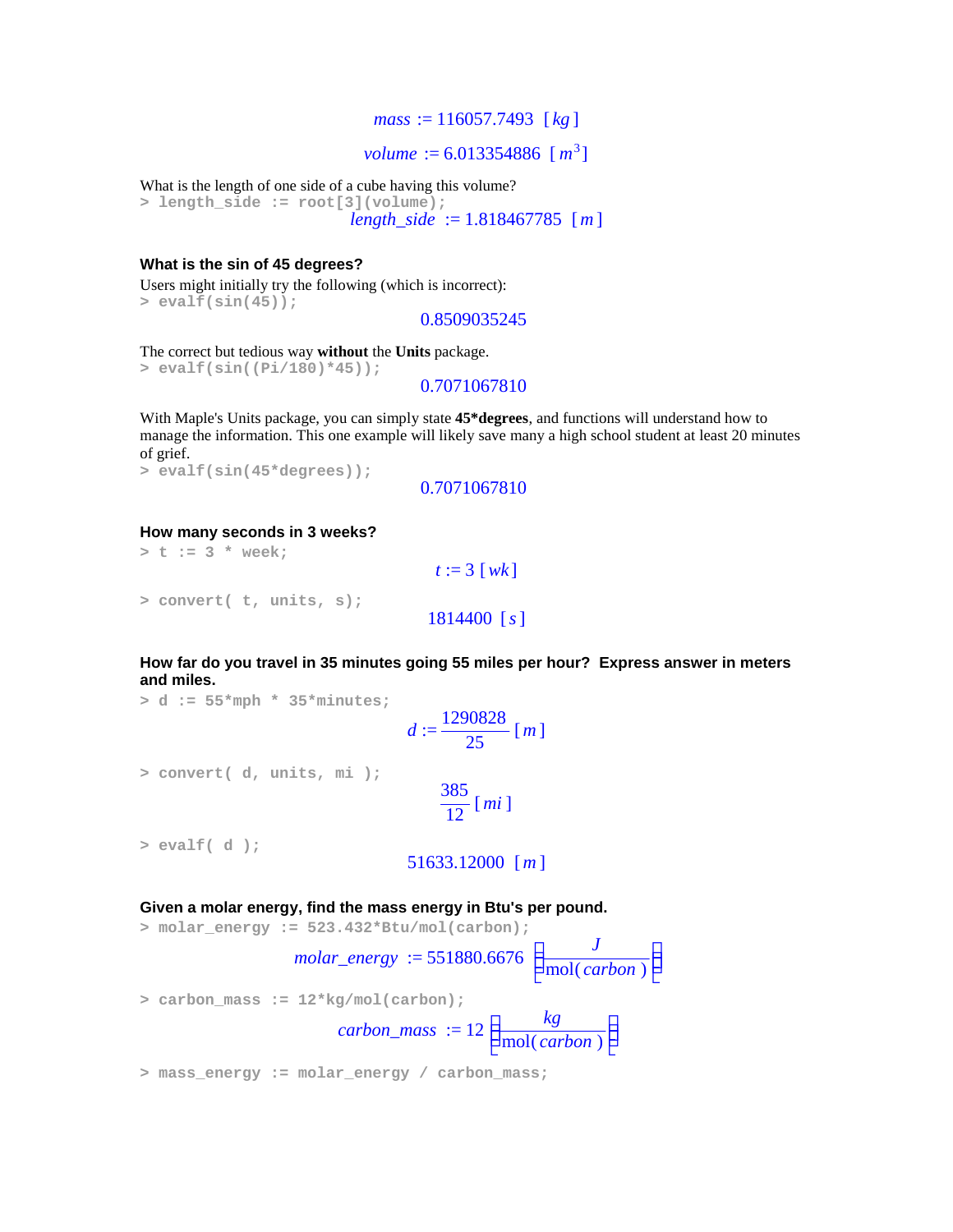

**Given a torque of 3 newton meters, how much energy is required to move a lever through 10 degrees?** 

```
> energy := torque * angle; 
                               energy := torque angle
> eval(energy, [torque = 3*N*m(radius), angle = 10*deg]); 
                                       1
                                       \frac{1}{6} \pi [J]
> evalf(%); 
                                 0.5235987758 [ J ]
```
### **What is the force of gravity on a space vehicle**

What is the gravitational force on a 500lb satellite orbiting 100 miles above ground.

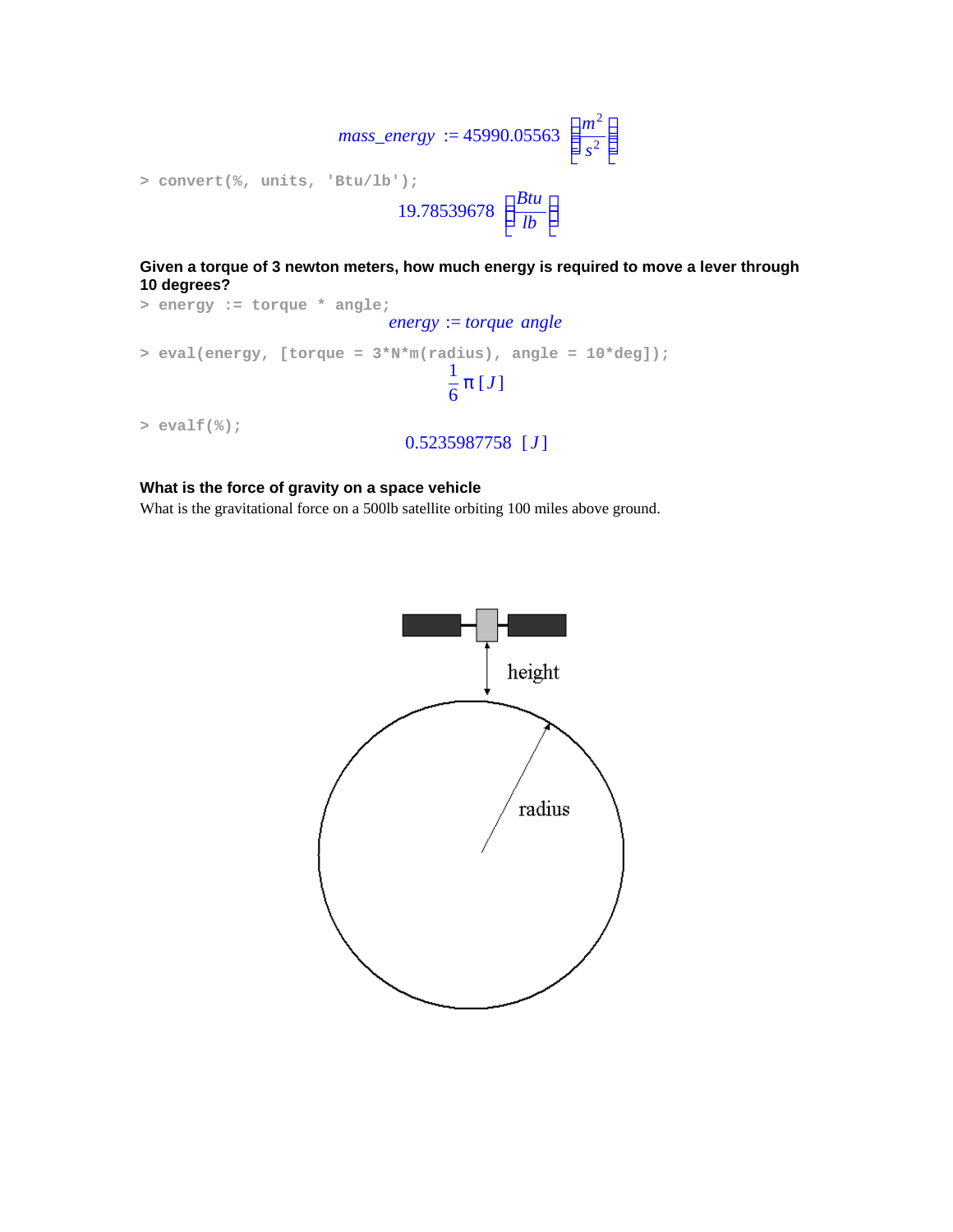We have the following definitions:

- **m1** mass of satellite
- **m2** mass of earth
- **G** gravitational constant

**height** height of the satellite

**radius** radius of earth (given as: 25000\*5280 feet is the circumference of earth)

**> m1 := 100\*lb; m2 := 6.0\*10^24\*kg; G\_const := Constant (G, units); height := 100\*mile; radius := 25000\*5280\*ft/(2\*Pi);**  *m1* := 100 [*lb* ] *m2* := 0.6000000000 10 <sup>25</sup> [ ] *kg G\_const* := *Constant* ( ) *SI G m* 3 *kg s*<sup>2</sup> *height* := 100 [*mi* ] *radius* := 66000000 [*ft* ] π

Distance from the center of mass of the satellite to the center of mass of earth. **> dist := radius+height;** 

 $dist :=$ l I  $\lambda$  $\overline{\phantom{a}}$  $\frac{20116800}{\pi} + \frac{804672}{5}$ π 804672  $\frac{\binom{10}{2}}{5}$   $\lfloor m \rfloor$ **> Force := simplify (G\_const\*m1\*m2/dist^2);**  *Force* := 421.4633896 [*N*]

#### **What is the energy of an electron?**

**> mass := 9.11e-31 \* kg; c := 3.00e8 \* m/s;**   $E := mass * c^2$ ;  $mass := 0.911 \ 10^{-30}$  [kg]  $c := 0.300 10^9$ L  $\overline{\phantom{a}}$ I J I *m s*  $E := 0.81990000 \cdot 10^{-13}$  [J]

#### **For a given phenomena with a frequency of 1.42... GHz, what are:**

- 1. The period,
- 2. The number of cycles per year, and
- 3. The number of cycles since the beginning of the earth
- **> frequency := 1.420405761 \* GHz;**

*frequency* := 1.420405761 [*GHz* ]

The period in seconds and nano seconds.

```
> 1/frequency; 
   convert(%, units, nanoseconds); 
                             0.7040241792 10^{-9} [s]
```